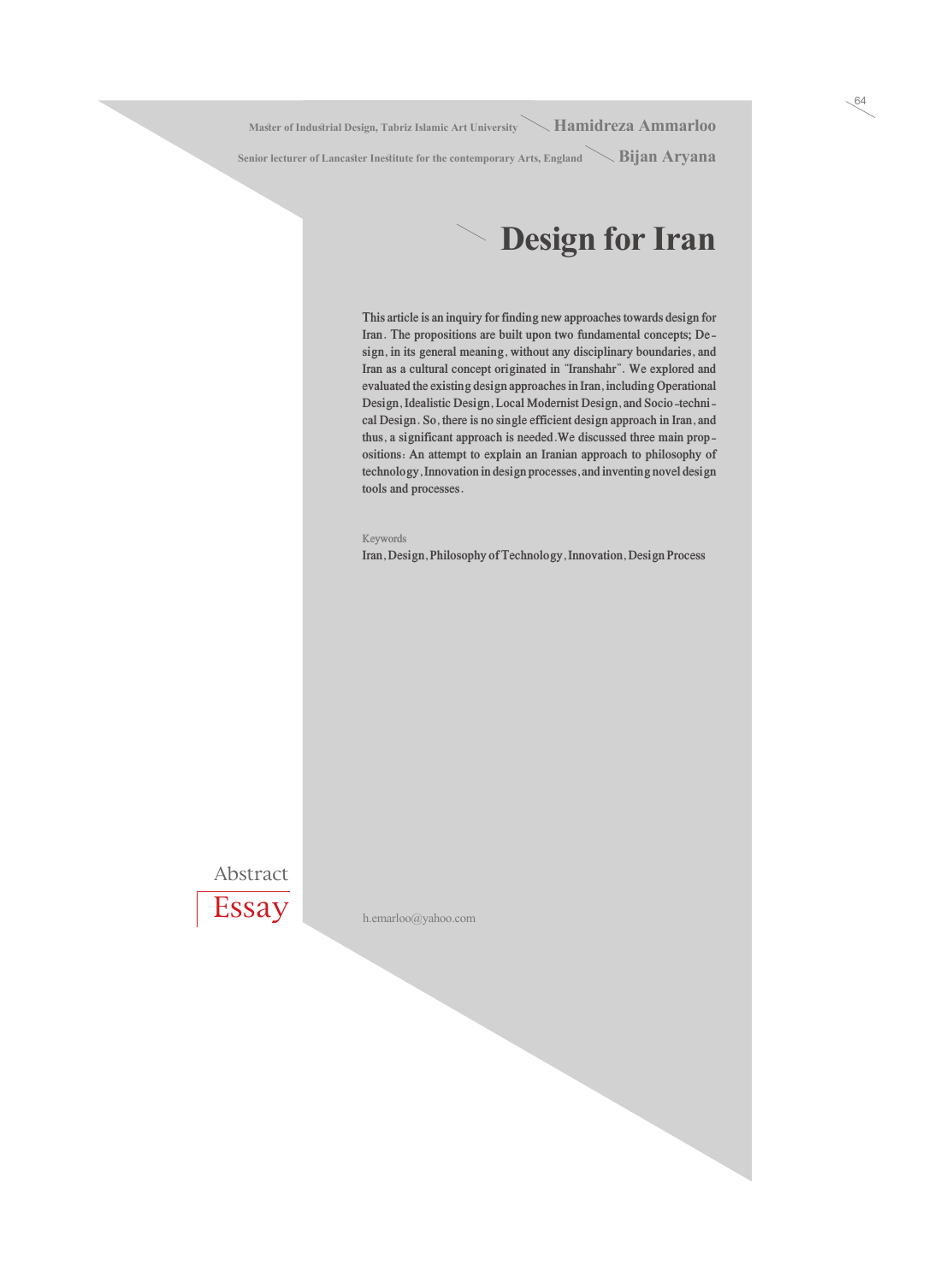**Manchester Metropolitan University Jea Hoo Na Brunel university London Youngok Choi + David Harrison**

# **The Design Innovation Spectrum: an overview of Design Influences on Innovation for Manufacturing Companies**

**This paper discusses the expanding parameters of design and innovation, and constructs a design innovation spectrum a framework presenting a holistic overview of design influences on innovation, in order to comprehend, assess, and prioritise the areas of improvement to increase the innovativeness of manufacturing companies. The research considers manufacturing industry because re-establishing manufacturing strength is a key agenda for balanced economic growth and stability, especially in advanced countries. This empirical research adopted a triangulation approach that included a literature review to construct a theoretical design innovation spectrum, which was then evaluated through in-depth interviews by eleven design innovation and manufacturing experts to link theories and practicality, and forty-six case studies of manufacturing companies to understand its practical implications. The identified design areas were designing, design strategy, and corporate-level design thinking, which were aligned with the parameters of innovation including technological, product/service, process, and organisational innovation to create a design innovation spectrum, which allows for overall assessment of design innovation capabilities, to be used by both internal and/or external design supporting teams to improve manufacturing companies' innovativeness through design.**

**Keywords**

**Design Innovation, Design Innovation Spectrum, Improving Innovativeness, Manufacturing**

jeahoona@gmail.com

Translation Abstract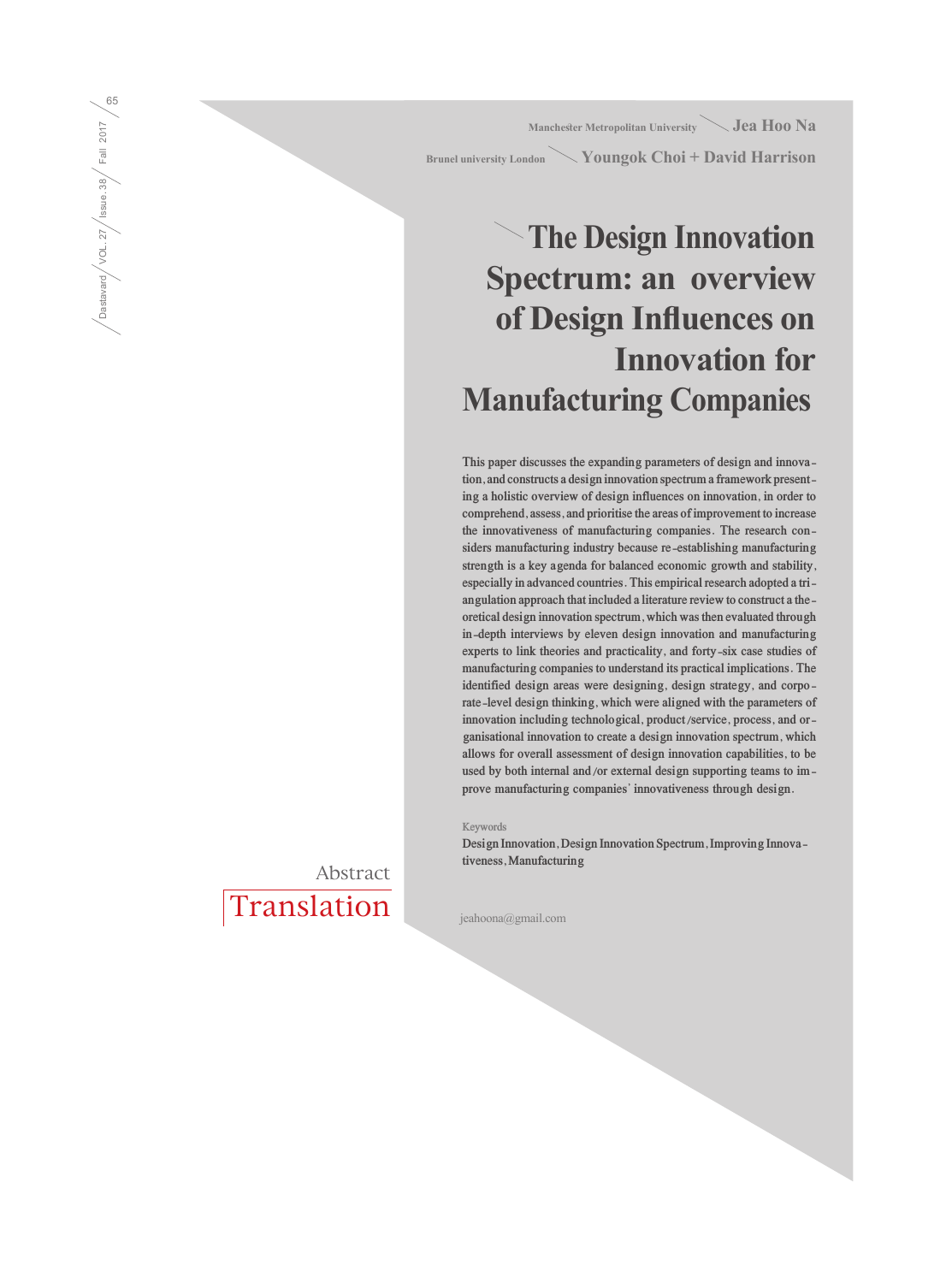**Industrial Design.M.A. Mahdieh Hatami Saeid Abadi Industrial Design.M.A. Yalda Moheb Shahedin Lecturer Departmant of Art and Architecture Saeide Mohtasham Amiri** 

# **The Importance of the Dif ferent Levels of Emotional Design in** *Building Effective* **Relationship with Consumer**

**(Study of Practical Examples)**

**One of the of main concerns of designers in the process of product design is how to design a product which can make a deeper and more meaningful relationship with the broader range of consumers. In other words, one of the important and vital points in product design is to determine what are the elements to be considered to achieve to a more successful product. In this descriptive and qualitative research, three different levels of emotional design; Visceral Level, Behavioral Level, and Reflective Level, have been employed and their importance in relation to consumers have been studied. The results show that since each level of emotional design has a different influence on the consumer, applying all these three levels will lead up to a multilateral production success.**

#### **Keywords**

**product design, emotional design, emotional relationship**

Promotional Paper Abstract

s\_mohtashamamiri@yahoo.com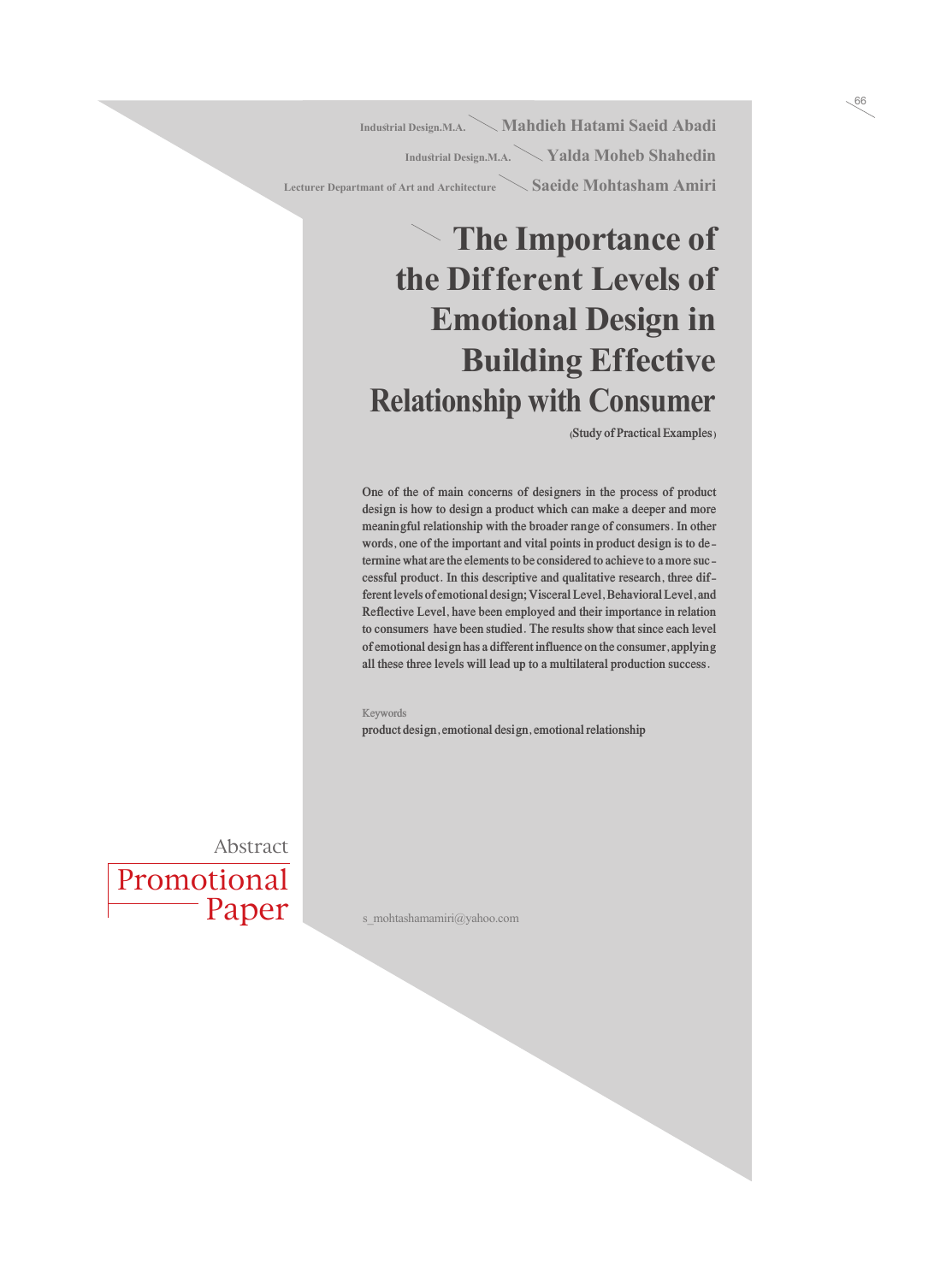**Industrial Design .M.A. Zeinab Aghdassi**

## **Packaging in E-Commerce: Functionality and Redesign**

**The purpose of this article is to compare Packaging in online shopping vs offline shopping. It is considered that, the customer's behavior in online shopping is completely different from buying patterns in person; nevertheless the packaging is still mostly designed according to buying in person. In this article, the process in which the package is designed, is challenged; so the differences which are necessary for design process are to be considered. Following these parameters, the effect of time and 4 Moments of Truth(MOT), including ZMOT, FMOT, SMOT and TMOT (Z,F,S and T stand for Zero, First, Second and Third respectively)are also investigated. Furthermore, the influence of the opportunities and limitations of ecommerce on packaging is also considered. This article suggests that the context of redesigning e-commerce packaging should be made by focusing on the discussed parameters.**

**Keywords E-Commerce, Packaging Design, Experience Design**

Promotional Paper Abstract

zeinab.aghdassi@gmail.com

Dastavard / VOL. 27 / Issue. 38 / Fall 2017  $\sqrt{\frac{1}{\text{Dastavad}}}/\text{VOL}.27/\text{issue}.38}/\text{Full }2017/\text{G}$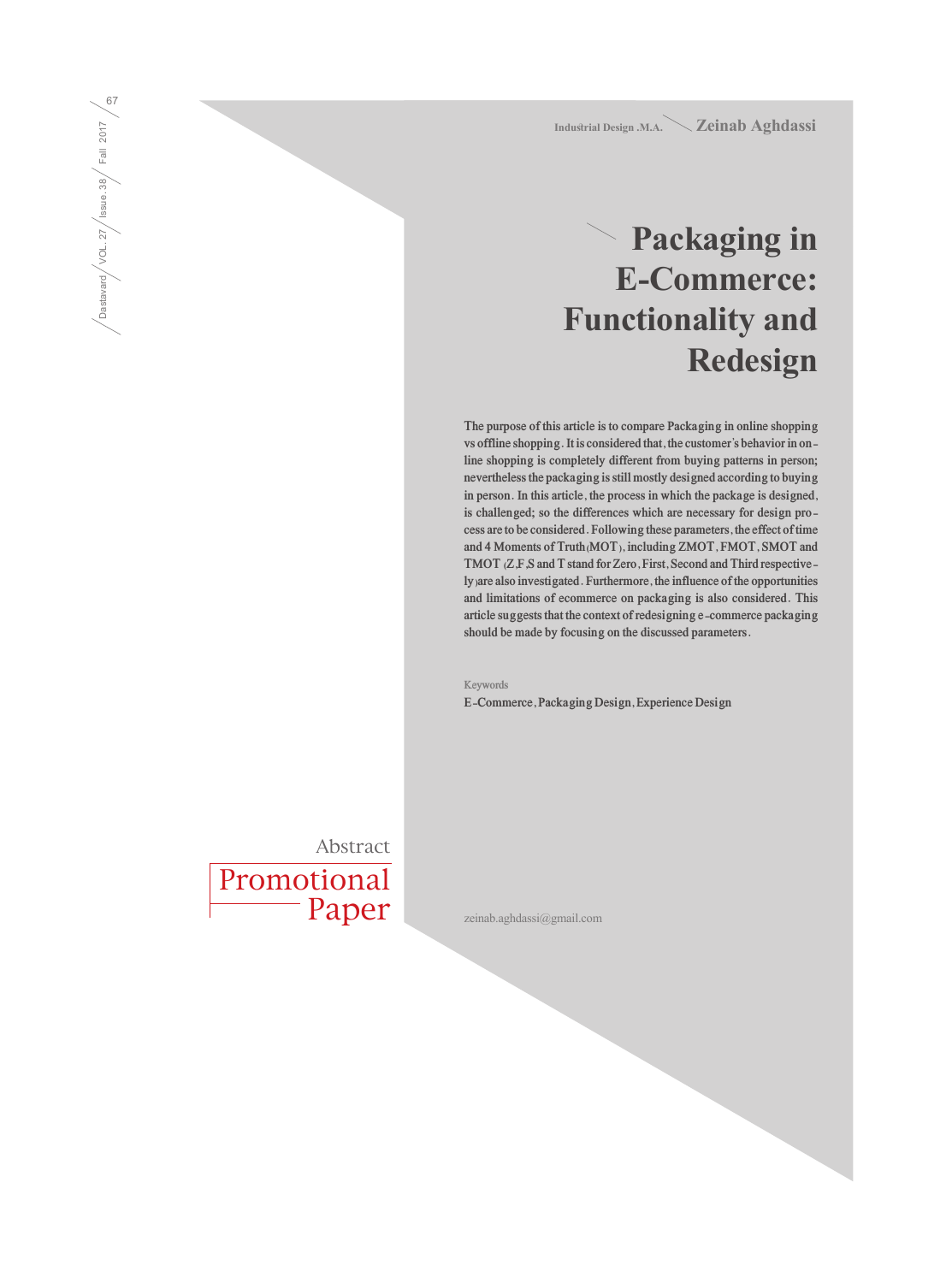**Industrial Design.M.A. Neda Rostampour** Associate Proffessor Faculty of Applied Arts, University of Art **Mohammad Razzaghi Industrial Design.M.A. Saeide Mohtasham Amiri**

### **Autism from Design Thinking Point of View**

**This article provides an introduction to autism disorder and its social impacts and consequences; if not treated properly. This paper also compares therapies, being practiced in Iran, using mere psychological treatments and overseas; utilizing multidimensional interdisciplinary therapies in which designers and psychologists go hand in hand to treat the disorder. This study postulates that "Design Thinking" can be regarded as an opportunity for the betterment of the disorder. Though, it is not just a technique for treating autism. It also hypothesizes that if different people with varied specialties, work actively together, they would facilitate community participation in a way that the needs and wants of people with autism are also responded suitably.**

#### **Keywords**

**Autism, Social Interaction, Society, Design Thinking**

Review Paper Abstract

m.razzaghi@art.ac.ir